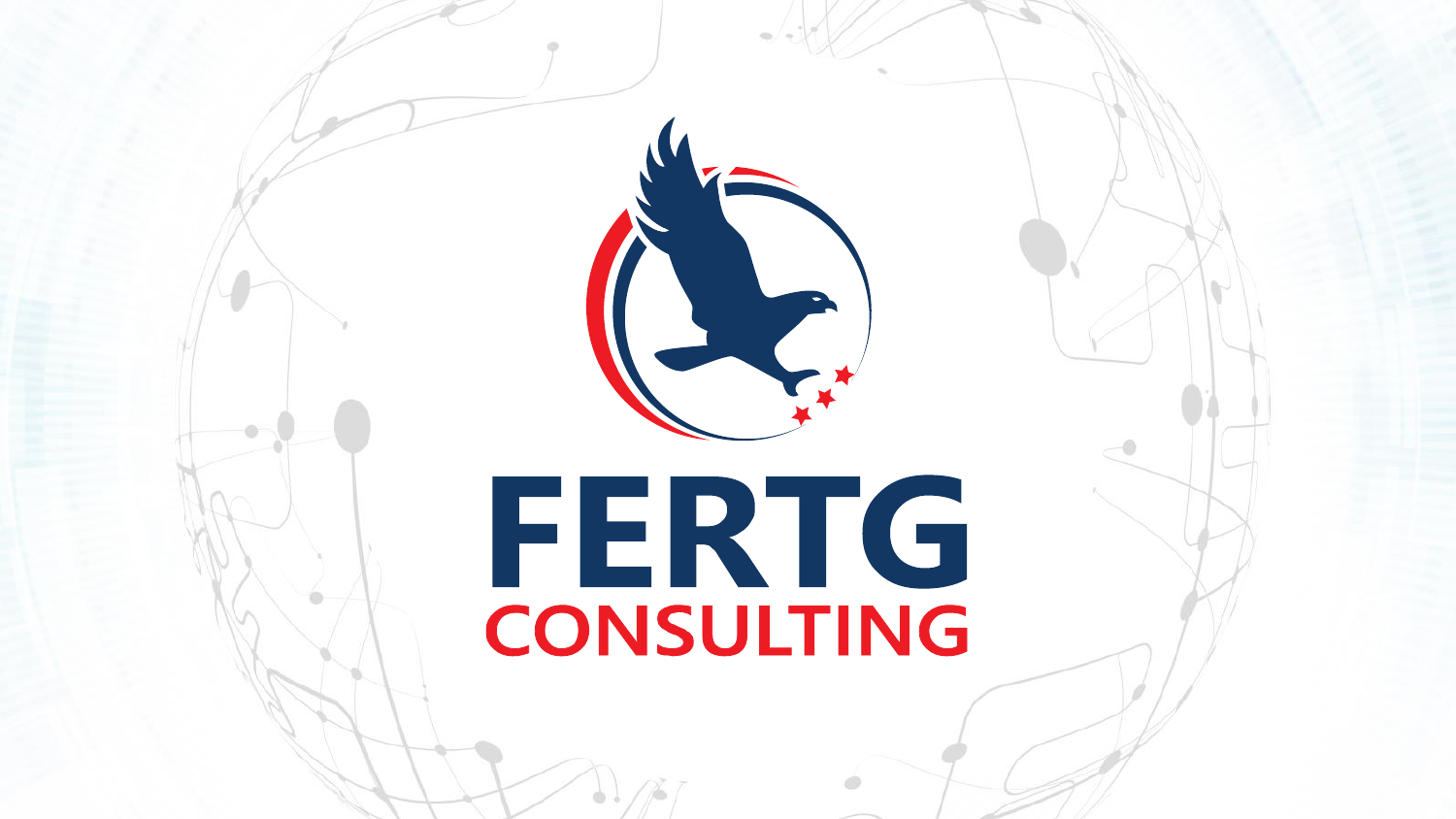### Import Process



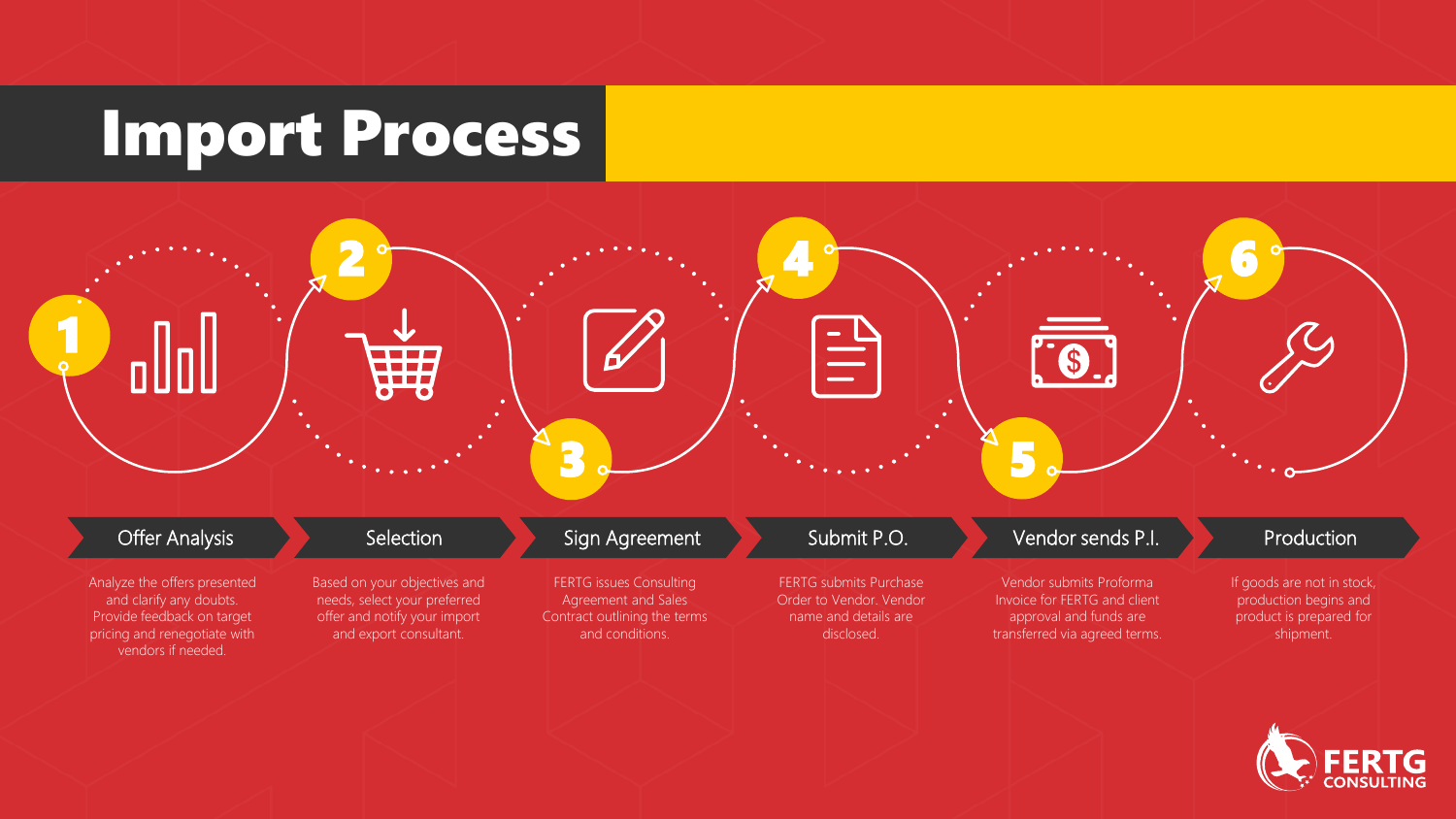

#### Vendor: 1 (China) TOTAL: \$66,000.00

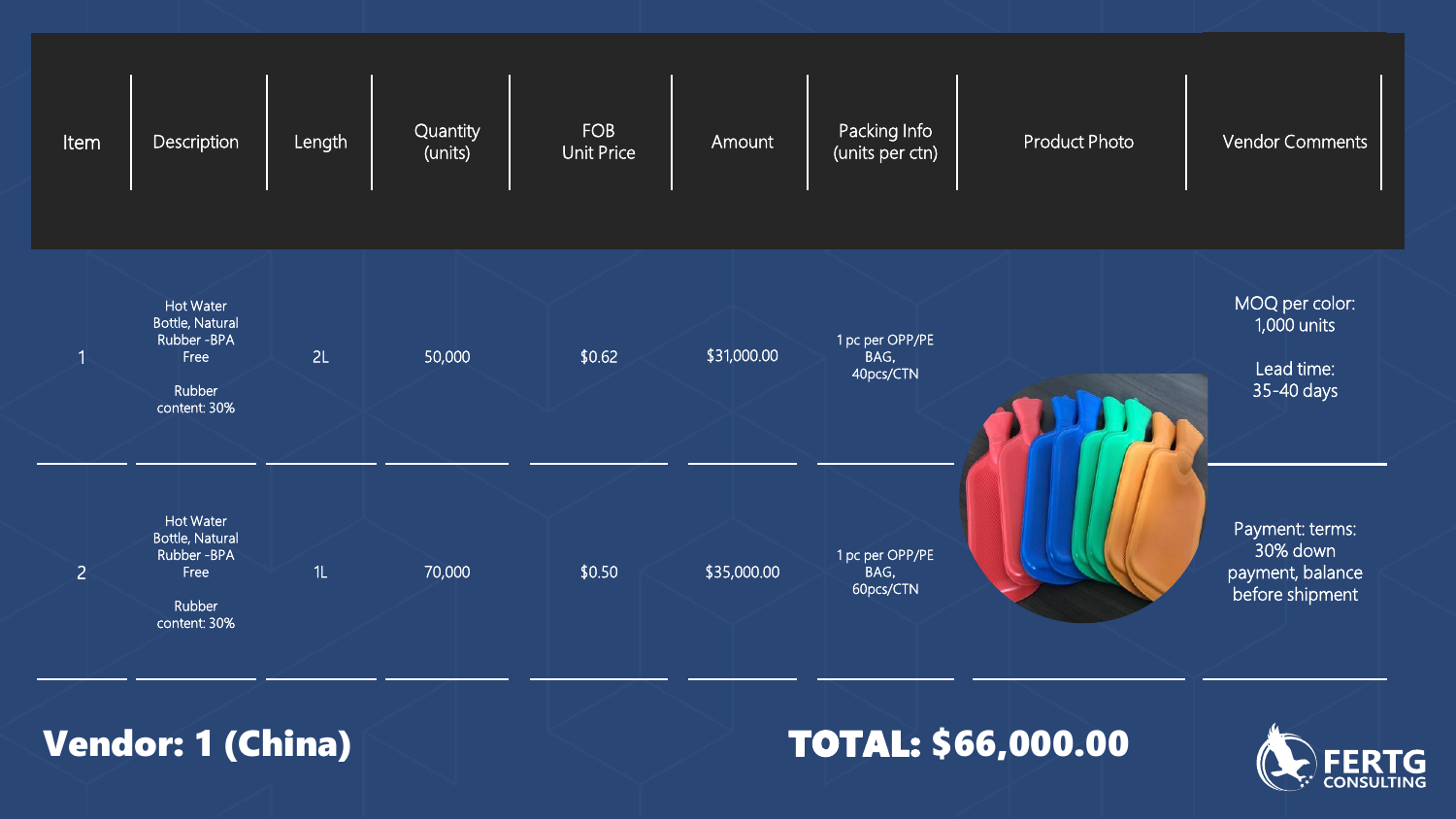

### Vendor: 2 (China) TOTAL: \$66,300.00

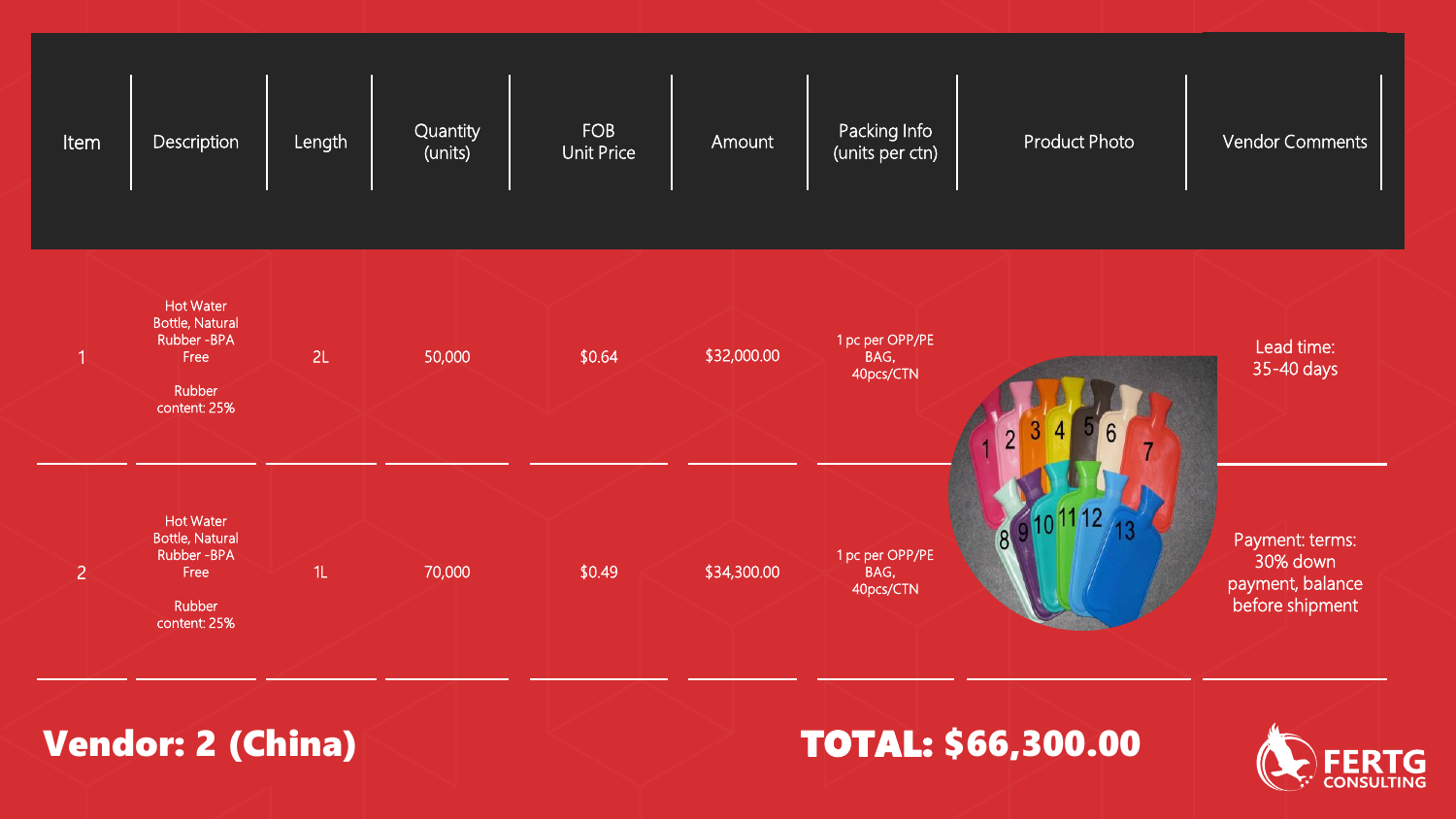

### Vendor: 3 (China) TOTAL: \$81,000.00

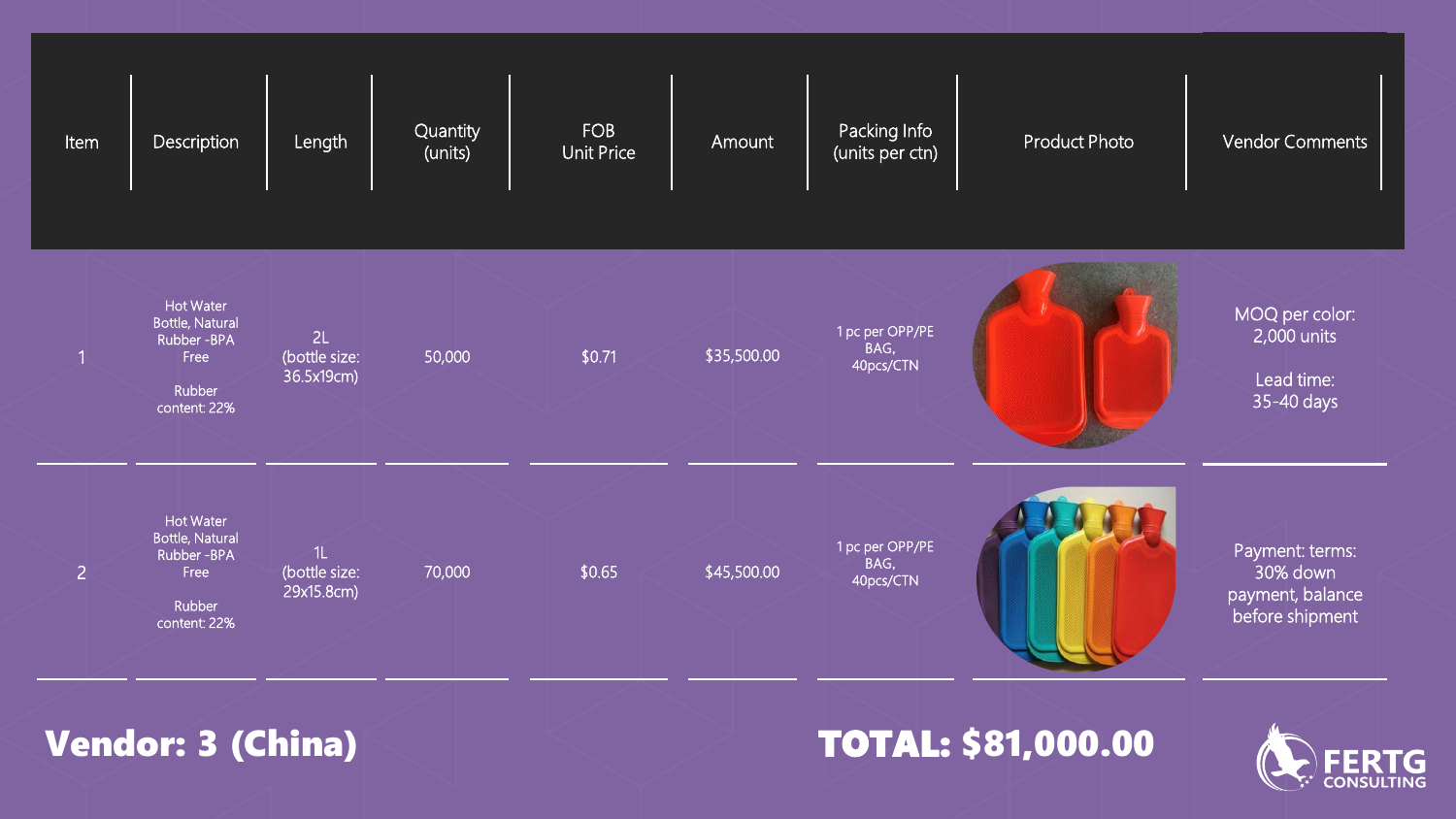

### Vendor: 4 (China) TOTAL: \$65,900.00

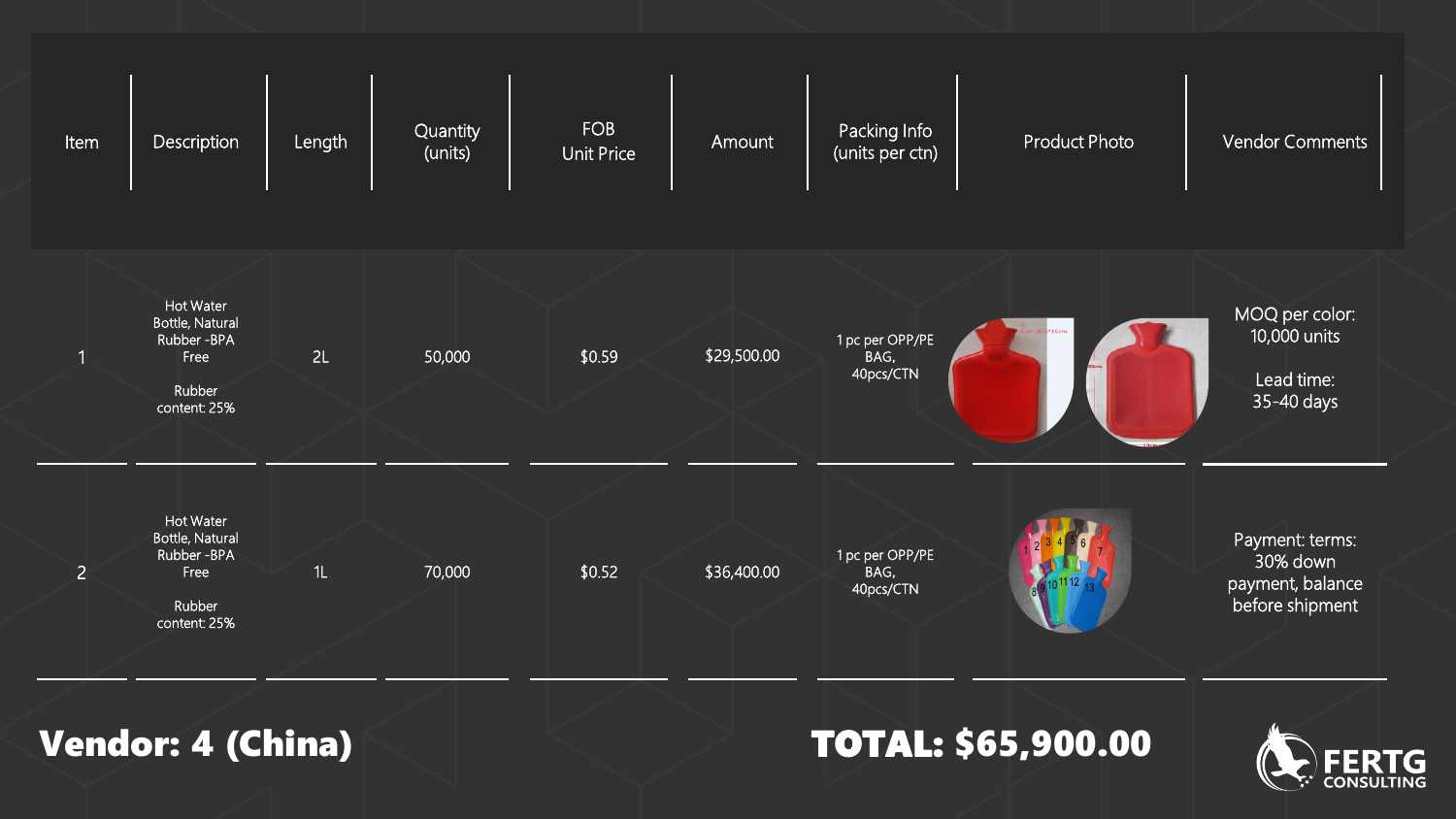



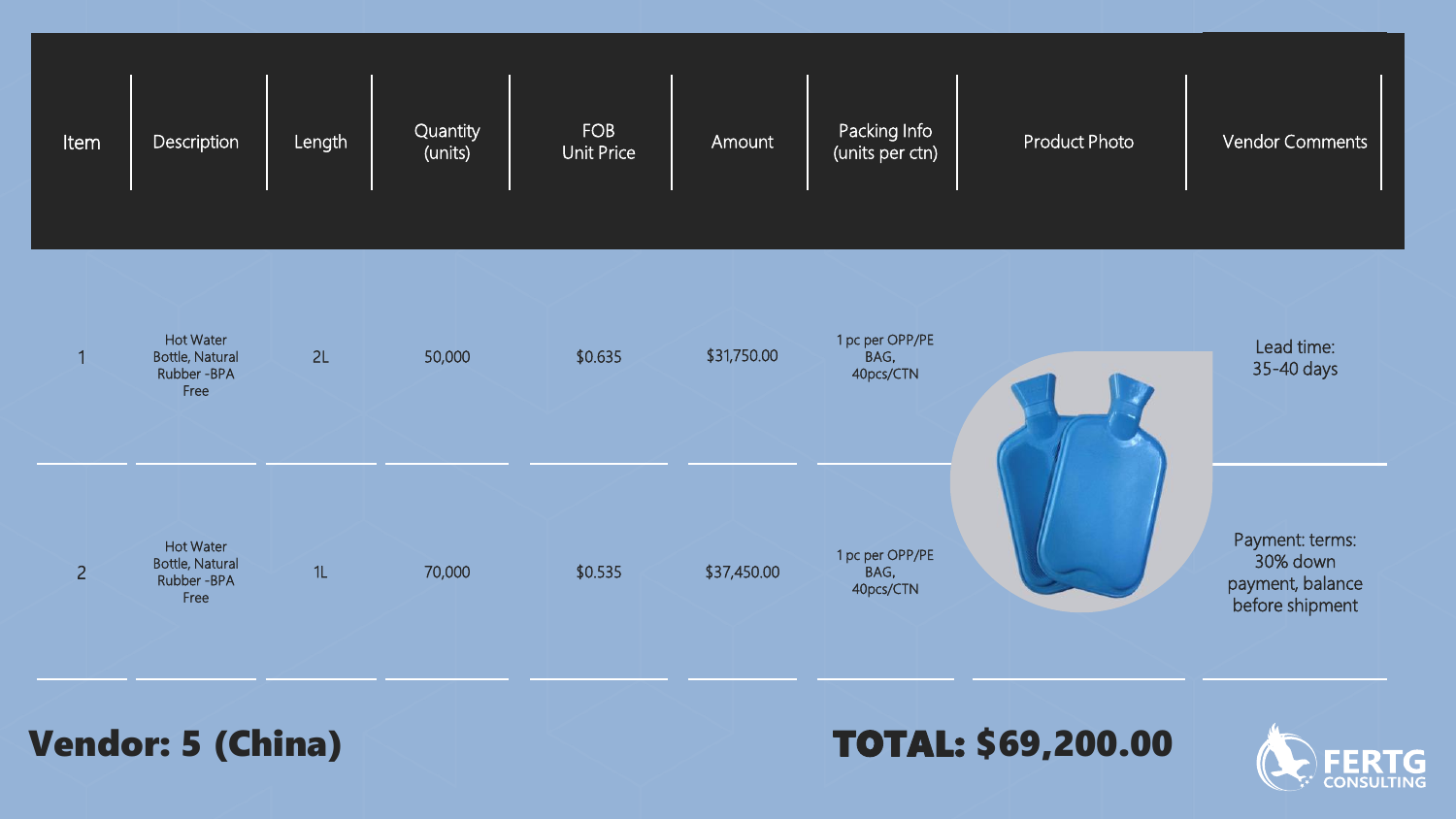## Comments from team FERTG CONSULTING

Thank you for the opportunity to quote on your companies behalf. Please note that all pricing shown is the real cost offered by vendor(s) and DOES NOT include FERTG Commission, duties, and customs clearance.

Kindly note the INCOTERMS presented by each vendor and what each offer entails. If you have any questions, please contact your import and export consultant and we will be happy to clarify any doubts.

We look forward to your feedback and comments!

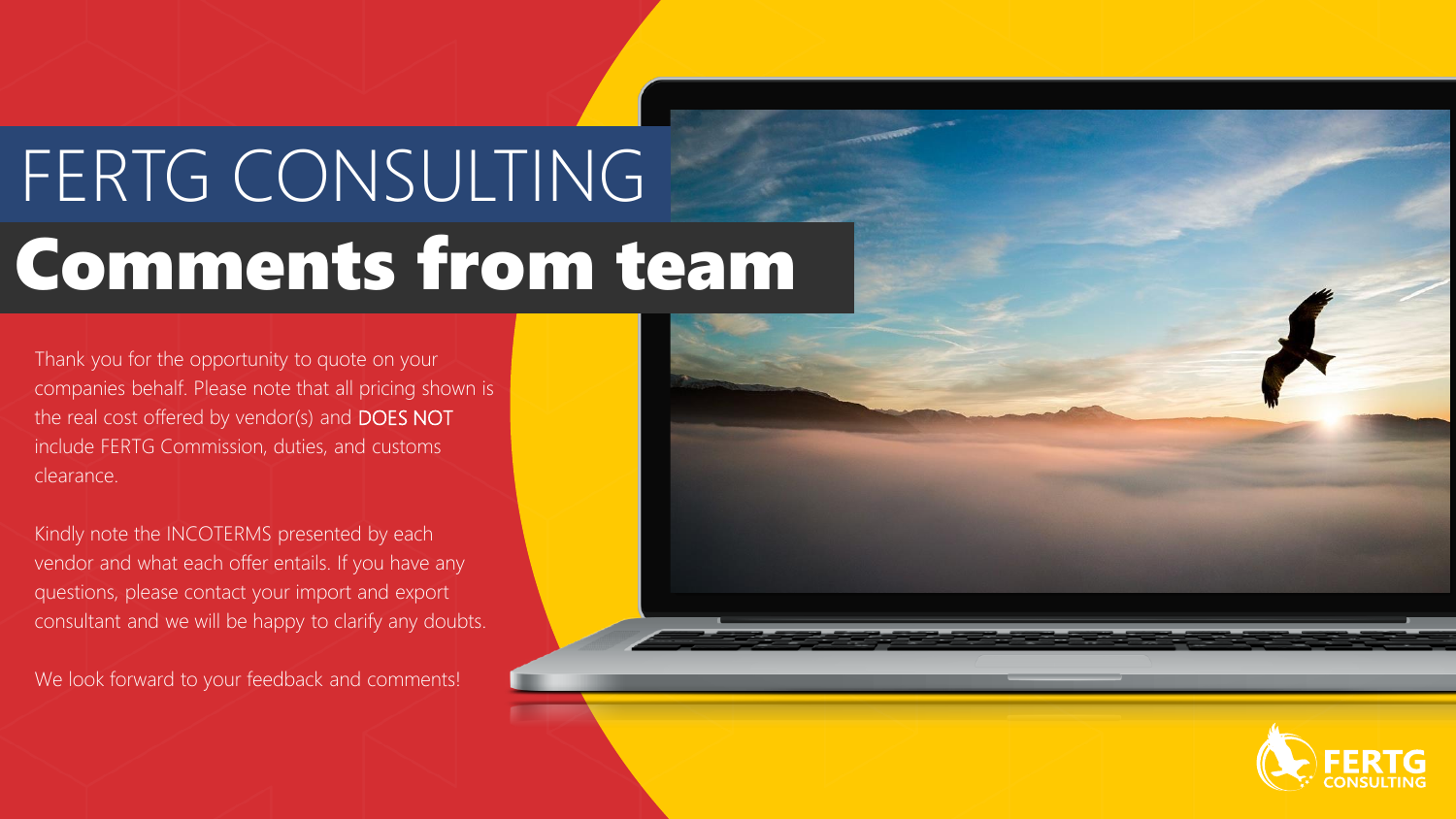# Come fly with us

**COMMANDATION** 

Please contact our consultants to schedule your initial consultation and learn more **about how we can** partner and help your business thrive!

#### 45 Odell School Road, Unit J - Concord NC 28027

contact@fertg.com www.fertg.com (704) 782-2201 + 1 954 822 7346

USA Brazil China India